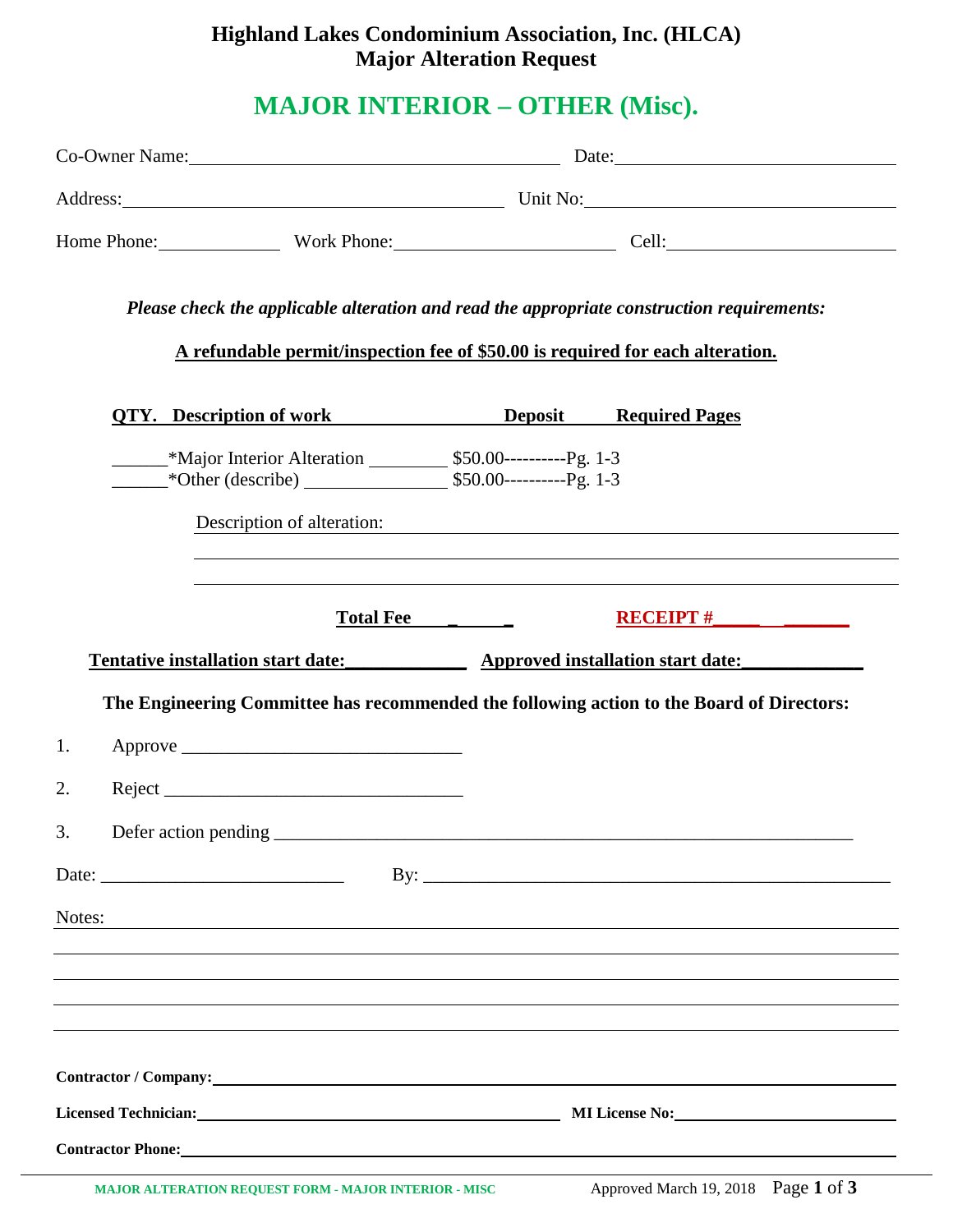**Scale drawings** must be included showing elevations, dimensions, and adequate detail as to finishes, color, and materials. The attached HLCA Construction Requirements must be incorporated in the design of your alterations.

**It is your obligation** to notify the Association when the installation is ready for inspection. A satisfactory inspection by our Maintenance personnel will result in the refund of the permit fee.

### **Inspection Non-notification A request to the Association for an inspection must be made within 30 days of the completion of the project. Failure to do so will cause you to forfeit the permit fee. Furthermore, the unit will still be subject to an inspection.**

**For your protection**, the Association recommends that you withhold the final payment to your contractor, until after final inspection has been approval by HLCA, and by the Northville Township building department.

#### *Please read the following closely before signing:*

#### **I (we) am (are) the Co-Owner(s) of the above described unit and agree that:**

- 1. All applicable codes and regulations will be followed and all necessary permits will be obtained at my expense.
- 2. Trucks or heavy equipment are not permitted on any lawn area of Highland Lakes, without the written approval by the Property Manager. If approved proper boards or matting must be used to prevent damage to common grounds area.
- 3. **If any digging**, by hand or with equipment, is to be done to the Limited Common Element areas, Coowner and Contractor, must call MISS DIG at 800-482-7171 prior to starting any work.
- 4. I have read all applicable sections of the By-Laws and understand the same.
- 5. All maintenance to this alteration will be performed at my, or subsequent title Co-Owner's expense.
- 6. Should any legal regulatory agency require, at anytime in the future, modifications to this alteration, such modifications will be done at my, or subsequent titled Co-Owner's expense.
- 7. Any maintenance cost incurred by the Association as a result of this alteration will be performed at my, or subsequent titled Co-Owner's expense.
- 8. **Any removal, modification to or replacement of this alteration required to provide HLCA access to repair or replace common elements will be done by the Co-Owner or at the Co-Owner's expense.**
- 9. It is my responsibility to advise future assigns or owners of this unit of this alteration and their responsibility for same.
- 10. I will complete the Consent to Alteration Form, and sign it. I will return the completed Consent to Alteration Form to the HLCA office within the alteration packet, and once the Board approves of the alteration, I will submit a copy of any applicable Northville Township Building Permits. Copies can be made at the HLCA office.
- 11. *I will not start construction on the alteration until the above and attached procedures have been completed, and I have been notified that I may proceed.*
- 12. All the information on this request is truthful and accurate.

I/We have read and understand the Board Policy, and agree to abide by all conditions, rules and restrictions contained within.

\_\_\_\_\_\_\_\_\_\_\_\_\_\_\_\_\_\_\_\_\_\_\_\_\_\_\_\_\_\_\_\_\_\_\_\_\_\_\_\_\_\_\_\_\_\_\_\_\_\_ \_\_\_\_\_\_\_\_\_\_\_\_\_\_\_\_\_\_\_\_\_\_\_

Co-owner Signature Date